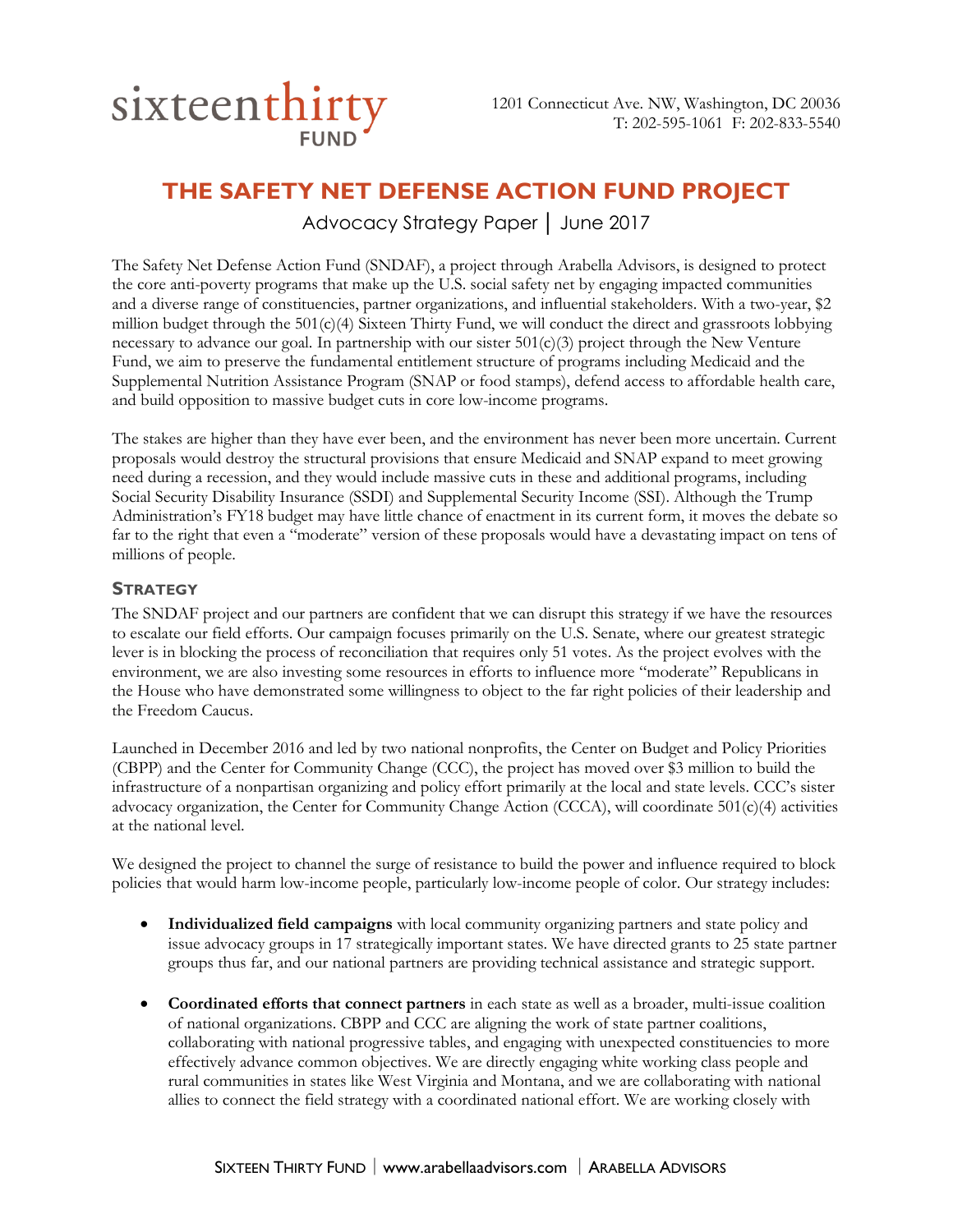Community Catalyst, Georgetown Center for Children and Families, Families USA, HCAN, and Protect Our Care on Medicaid, and the Food Research & Action Center and Feeding America on SNAP.

- **National and state messaging strategies** to fuel our field efforts. We are engaging in crosschannel amplification that draws national awareness to state and local stories and builds a digital network of advocates for anti-poverty programs, including through collaborations like [www.handsoff.org,](http://www.handsoff.org/) a website co-created with the Center for American Progress to collect and share stories. Working with Spitfire Strategies and Berlin Rosen, we have:
	- o Placed 15 op-eds authored by grassroots leaders who shared their stories of the effect of cuts to Medicaid on their lives.
	- o Developed communications content for the field, including toolkits for engagement, earned media materials such as press releases and advisories for events, and training for grassroots groups.
	- o Amplified our campaigns in regional broadcast outlets around the country. We worked with Berlin Rosen to target 12 regional media markets for direct broadcast pitches around the Trump budget proposal on SNAP, for example. These efforts resulted in 76 stories in the 5 days following the release of the Trump budget.

## **UNIQUE APPROACH**

Our strategy is unique among groups with similar goals. The SNDAF project:

- **Mounts tailored, multi-faceted campaigns** in strategic states to mobilize beneficiaries of social programs in partnership with community-based organizations, as well as the groups and consultants who are best calibrated to move key policymakers.
- **Aligns the demands of an unexpected and diverse coalition**. The SNDAF project bridges the state and national, influencing state-level decision makers to move issues at the national level, and it defies conventional wisdom by connecting impacted people across race and geography. We will work to inform and persuade Senators who could face electoral consequences based on their votes.
- **Combines the power of story with the hard data of economic and policy analysis** to drive public opinion. The SNDAF project leverages the national perspective of our partners to shape the narrative with a multi-platform communications campaign that will both mobilize our base and inform the commentary around anti-poverty issues.

## **URGENT INVESTMENT NEEDS**

The SNDAF project has committed resources to 17 states, and rapidly changing political conditions require both deeper and wider investments. The nebulous threats to anti-poverty programs are now definite, destructive proposals. We are putting everything into this moment. We need resources to nimbly support field efforts so that our partners have the flexibility to respond to ever-changing shifts in terrain. With an additional \$1.75 million, the SNDAF Project will:

- **Escalate field strategies in our 17 target states and intensify efforts around SNAP.** The FY18 budget proposal includes changes to SNAP that will weaken its structure, as well as deep cuts in funding for the program. We must accelerate our timeline for SNAP defense, quickly moving resources to agriculture states and supporting efforts to ensure voices of directly impacted communities reach the halls and in-district offices of Senators in Michigan, Kansas, and Iowa, whose votes will be necessary to prevent the Trump administration from realizing its austerity goals.
- **Expand the landscape of strategic states to include moderate House Republicans.** The AHCA debate in the House revealed deep divisions among Republicans, including a more moderate group, who believed that the Senate would soften some of the worst provisions in the bill. We will direct intense pressure on selected House Republicans, initially focused on representatives in states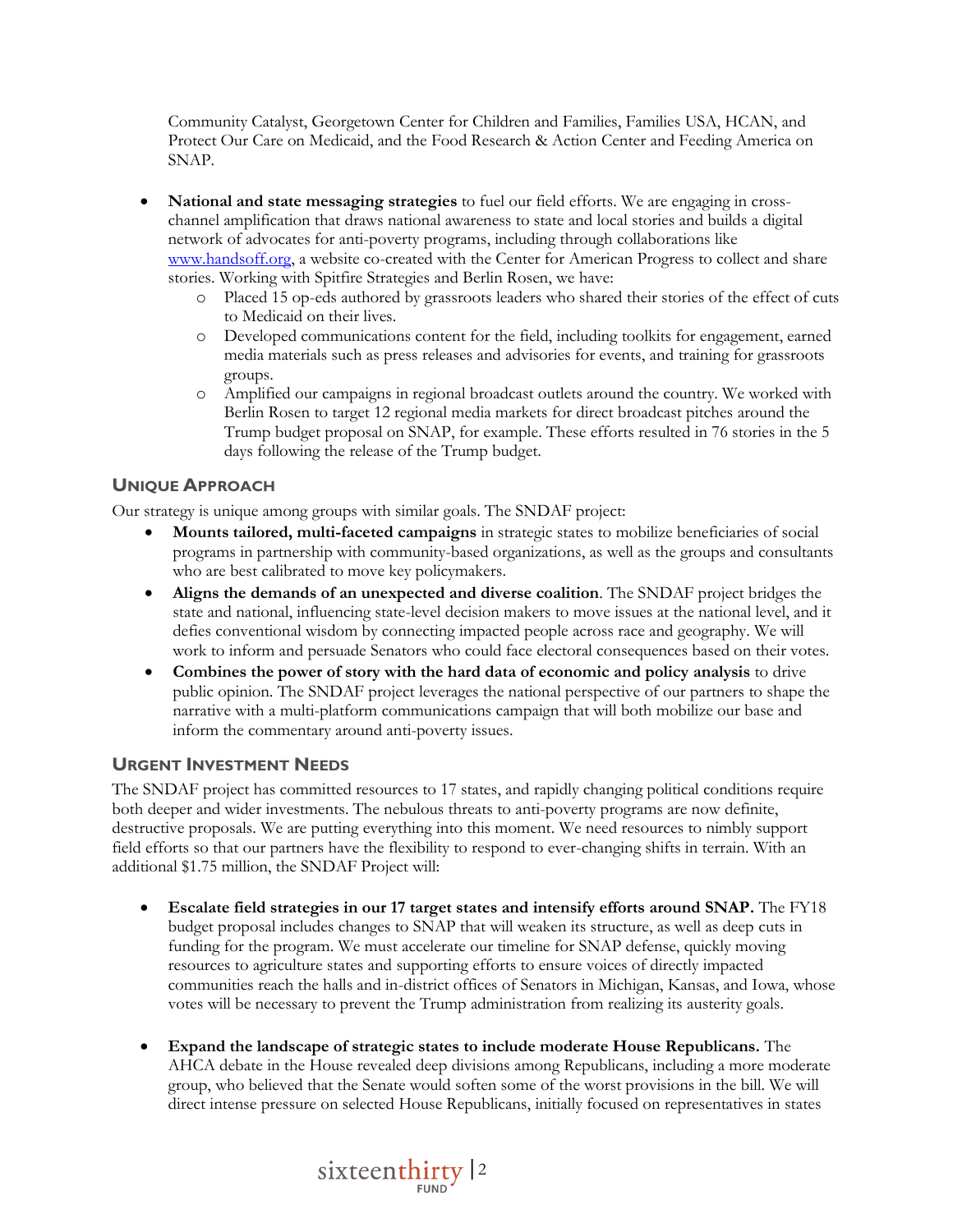such as Colorado, Michigan, New Jersey, New York, Ohio, and Pennsylvania, with the possibility of additional states to be added.

- **Reshape the strategic terrain of the debate**. We will engage white working class and rural voters in one to two key states, lifting up examples of dissent and preparing this constituency to directly confront their elected officials. By publicly demonstrating this constituency's support for anti-poverty programs, we will challenge the prevailing narrative about this group and the political calculus of their representatives. We will specifically seek to lift up the stories of persuadable voters who supported President Obama in 2012 and Mr. Trump in 2016 using a model of these voters that has been created by outside partners. With this strategy, we can create an environment where Senators see opposition from their constituents to proposals that would restructure health care and cut social programs. States under consideration include Colorado, Indiana, Nevada, Ohio, and West Virginia.
- **Raise the intensity of the national narrative** by organizing impacted constituents with partners in non-targeted states that can attract major media markets. This strategy will help strengthen the resolve of Democratic leadership, focus attention on Republican leadership, and bring a moral voice to the fight.

These strategies require funding for field partners, strategic support and technical assistance from CBPP and CCC/A, and coordinated messaging and media placement strategies in partnership with Spitfire Strategies and Berlin Rosen.

Amidst the tumult in Washington, D.C., efforts to destroy the structure of the safety net are advancing. In this pivotal period, your support of the Safety Net Defense Fund project can protect the lives and economic security of tens of millions of Americans. Please contact Scott Nielsen, Managing Director of Policy at Arabella Advisors [\(SNielsen@arabellaadvisors.com\)](mailto:SNielsen@arabellaadvisors.com) or you may donate directly by check or wire using the details below:

#### **Check Instructions**

Payable to: "Sixteen Thirty Fund." Memo Line: "Safety Net Defense Action Fund"

Mail to: Sixteen Thirty Fund 1201 Connecticut Avenue NW, Suite 300 Washington, DC 20036

#### **ACH and Wire Instructions**

Acct Name: Sixteen Thirty Fund Acct #: 664-430019-9 ABA/Routing: 065000090 Transaction Description: "Safety Net Defense Action Fund"

SWIFT Code: HIBKUS44 Capital One Bank, N.A. 926 15th ST NW, Washington, DC 20005

Note – as of June 1, 2016, if payment is being sent in Euros, use SWIFT Code DEUTDEFF for the intermediary bank.

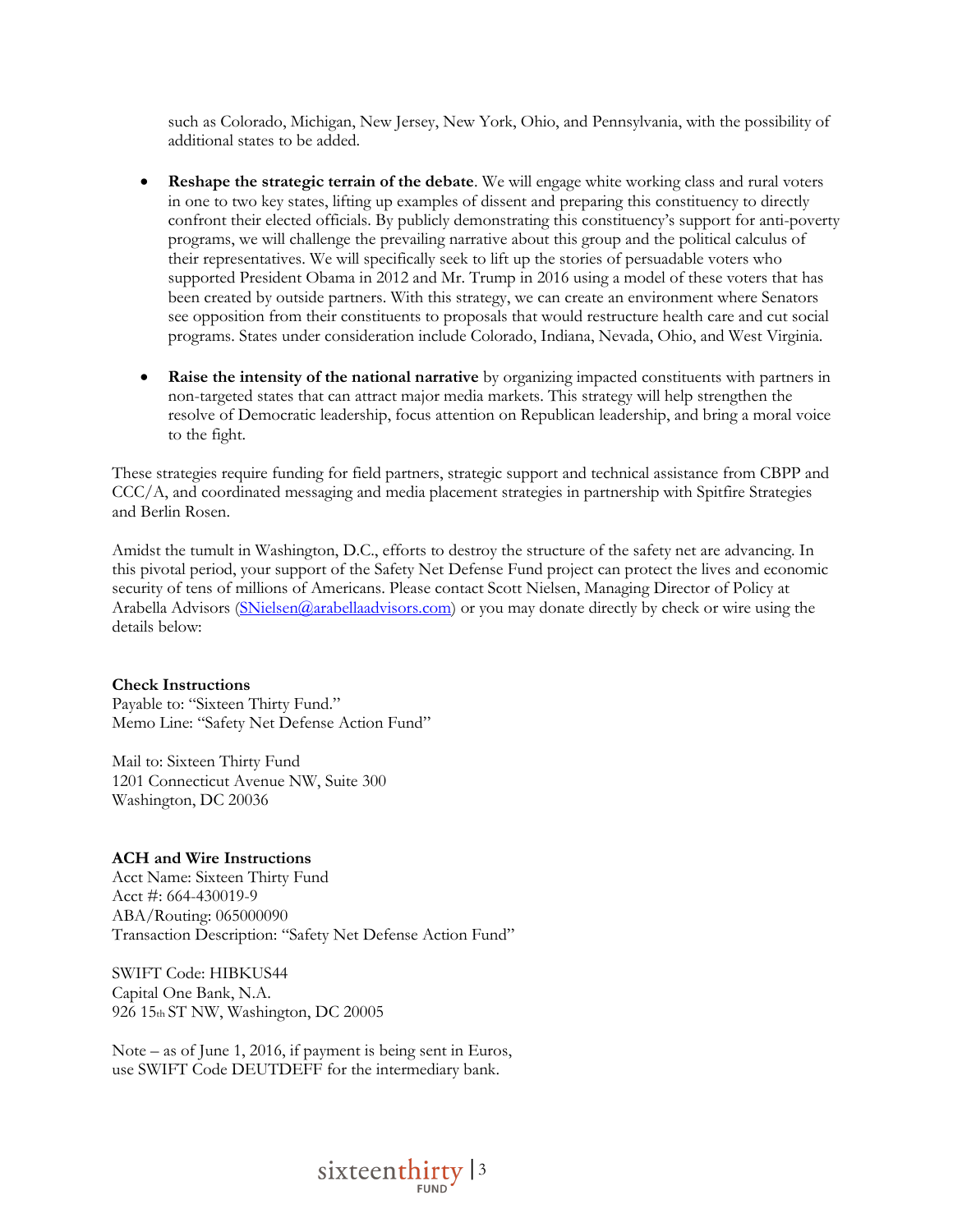## **APPENDIX A: CASE EXAMPLES**

## **NORTH DAKOTA**

#### *The Players*

- The SNDAF project engaged stakeholder groups to form a Medicaid-focused collaborative table that includes Family Voices North Dakota, the Evangelical Lutheran Church of America, Lutheran Social Services, North Dakota United, Sacred Pipe Resource Center, North Dakota Medical Association, North Dakota Hospital Association, Rural Electric Co-op, North Dakota Farmer's Union, North Dakota Economic Security, Community Health Association of the Dakotas, and Prosperity Alliance. A well-connected and highly respected local organizer, Ryan Taylor, is coordinating the table.
- The Great Plains Food Bank is leading the SNAP strategy and will be engaging many of the partners mentioned above.

## *The Strategy*

CBPP and CCC are raising the intensity around SNAP protection while continuing to push back against cuts and structural changes to Medicaid through:

- A series of storytelling trainings for grassroots leaders who are impacted by both Medicaid and SNAP and a state-wide tour to collect stories from SNAP recipients.
- A Letter to the Editor authored by North Dakota House Members on the impact of shifting a percentage of SNAP costs to the state, which North Dakota could not absorb.
- Ongoing conversations with the Senate delegation in Washington, including meetings in coordination with stakeholders such as Bread for the World.
- A sign-on letter from a diverse set of voices urging their Senators to reject any proposal that shifts costs to states and abandons the national commitment to funding SNAP.

#### *Initial Results*

CCC and CBPP developed a complementary strategy with a highly effective grassroots/grasstops approach in North Dakota that has led to:

- Engagement with both North Dakota Senators and public statements by Senator Heitkamp that frame health and nutrition as a crucial piece of building healthy families.
- Local coverage in the Bismarck Tribune; My ND Now TV stations, which focus on healthcare; the local CBS affiliate; the Pierce County Tribune; and Prairie Public News, the local NPR affiliate.

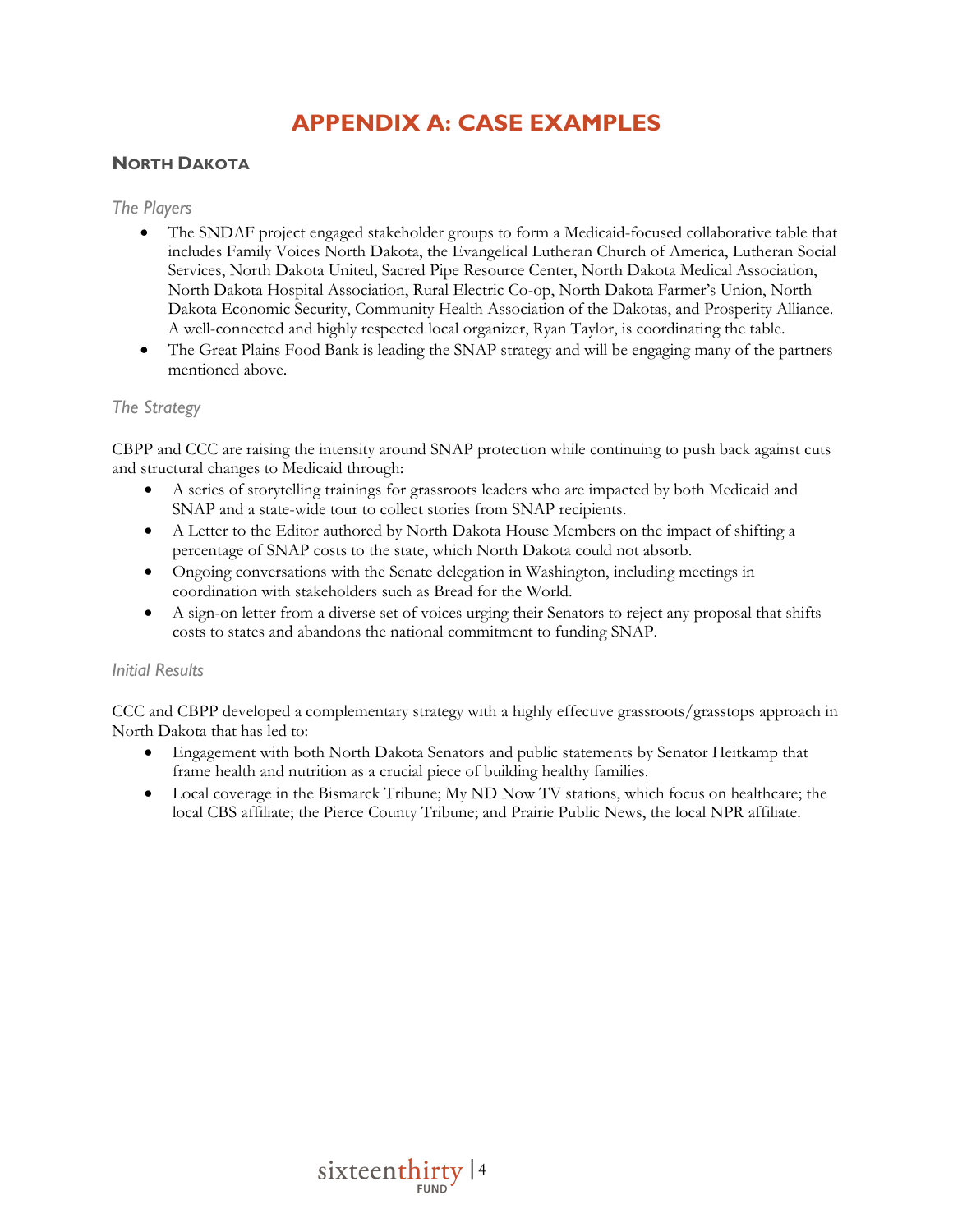## **WEST VIRGINIA**

### *The Players*

CCC, CBPP, and Community Catalyst are collaborating with partner groups on specific angles of a coordinated strategy and as part of a state-based coalition:

- CCC is working with West Virginia Healthy Kids & Family Coalition to increase grassroots engagement on Medicaid and SNAP defense.
- CBPP is working with West Virginia Budget & Policy Center to lead the SNAP defense efforts in the state and provide the analytical firepower for Community Catalyst and its partner, West Virginians for Affordable Health Care, to lead the Medicaid defense.

### *The Strategy*

In West Virginia, the political narrative centers on white working class and rural communities. The national focus on this constituency means that a shift in their support in one state and a public outcry in defense of anti-poverty programs could have an outsized impact on the debate. We are working to galvanize and draw press attention to this group, focusing on those individuals whose past voting patterns seem to indicate the potential to successfully persuade them. Our efforts with this constituency are being carried out in tandem with ongoing work to keep key influencers, organizations, and others informed and engaged to oppose proposals that would undermine our country's basic commitment to these core programs that affect the wellbeing of tens of millions of families.

#### *Initial Results*

Our collaboration in West Virginia has yielded:

- Deep engagement with Senator Manchin, including participation at several public town halls with state partners, and a public statement that "the 2018 budget proposal is unacceptable," describing it as a "slash and burn approach" that will impact every state in the nation. The Senator also consulted with our state partners regarding improvements to health care.
- High visibility actions, including an event to engage Sec. Tom Price when he visited the state, at which point his security detail arrested the journalist covering his visit.
- Compelling coverage on TV, radio, and the editorial pages of the top papers around the state in response to the Congressional Budget Office's assessment of proposals. Our partners organized an array of voices to respond and echo the toplines against attempts to diminish health care coverage. Using materials from our partners, The Charleston Gazette titled its editorial "Trump budget is heartless" and the NPR affiliate ran a story about cuts affecting "Trump Country Hardest."